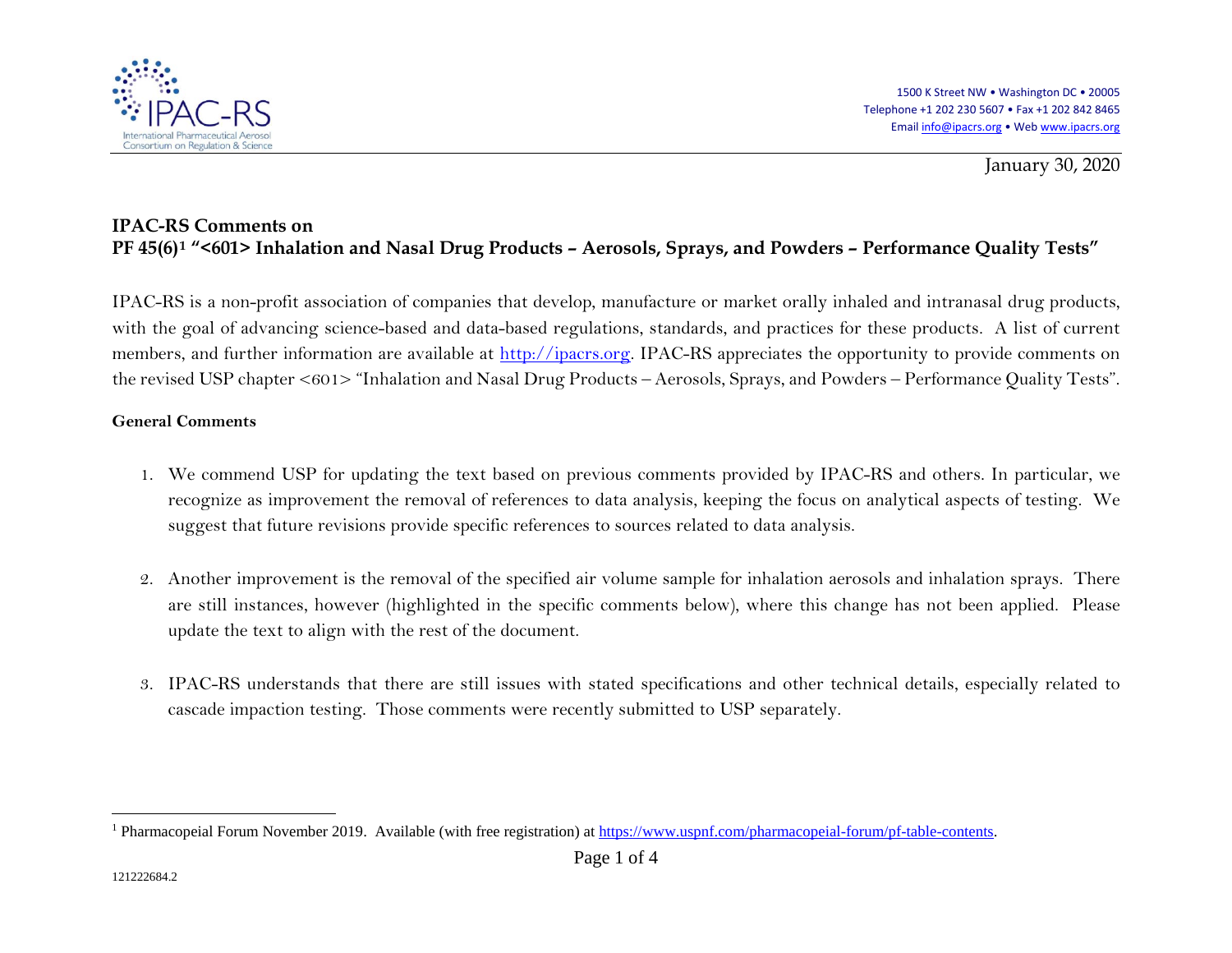## **Specific Comments:**

Page numbers refer to the pdf of 49 pages. **Critical comments are highlighted in bold.**

| Location                                                                                                                                                         | Original Language                                                              | Proposed Change                                               | Justification                                                                                                                                                                                                                                                                                                                                                                                                                                                                                                                                                                                                                                                                                                                                                                                                                                                                                                                                                                                                                                                                                                                                                                                                                                                                                                                                                                                                          |
|------------------------------------------------------------------------------------------------------------------------------------------------------------------|--------------------------------------------------------------------------------|---------------------------------------------------------------|------------------------------------------------------------------------------------------------------------------------------------------------------------------------------------------------------------------------------------------------------------------------------------------------------------------------------------------------------------------------------------------------------------------------------------------------------------------------------------------------------------------------------------------------------------------------------------------------------------------------------------------------------------------------------------------------------------------------------------------------------------------------------------------------------------------------------------------------------------------------------------------------------------------------------------------------------------------------------------------------------------------------------------------------------------------------------------------------------------------------------------------------------------------------------------------------------------------------------------------------------------------------------------------------------------------------------------------------------------------------------------------------------------------------|
| Page 29<br>first<br>paragraph in<br>A.1.1.1<br>titled:<br><b>Sampling</b><br>the<br>delivered<br>dose from<br>inhalation<br>aerosols and<br>inhalation<br>sprays | "The volume of air<br>sampled per actuation<br>should not exceed 2.0<br>$L$ ." | Delete this sentence                                          | Setting a limit on the total volume of air sampled during<br>delivered dose testing makes sense based on the way that<br>DPI aerosols are generated since the energy to aerosolize<br>the powder is provided by the patient inhalation airflow.<br>However, such a testing requirement does not make sense<br>for all inhalation aerosols and inhalation sprays, such as a<br>press & breathe MDI. This requirement adds unnecessary<br>testing variability since there would be a short duration $(\sim 4$<br>seconds for a 2 L limit) where airflow is present through the<br>test apparatus. If the testing analyst actuated the MDI prior<br>to or near the end of the airflow, incomplete capture of the<br>dose could occur. A 2 L volume limit might be applicable for<br>DDU testing of a breath actuated MDI since the airflow is<br>what triggers the delivery of the dose. However, a 2 L<br>transient airflow is not appropriate as a requirement for all<br>"inhalation aerosols and inhalation sprays" and it should be<br>removed from section A.1.1.1. Further justification for<br>removing the above sentences is that it appears to be in<br>conflict with the following sentence that subsequently is<br>included in section $A.1.1.1 -$ "During tests of inhalation<br>aerosols and sprays, air should be drawn continuously<br>through the system to avoid loss of drug into the<br>atmosphere." |
| Page 29<br>Section<br>A.1.1.1                                                                                                                                    | Figure $1a$ – inclusion of<br>two-way solenoid valve<br>and timer              | Remove two-way solenoid<br>valve and timer from Figure<br>1a. | Table 1 has been updated to put n/a against the two-way<br>solenoid valve and timer as they are not required for all<br>inhalation aerosols and inhalation sprays, such as a press &<br>breathe MDI as constant flow is typically used (see General<br>comment 2) therefore Figure 1a should be updated to<br>remove these items and it will then align with the table and<br>the proposed update in General comment 2.                                                                                                                                                                                                                                                                                                                                                                                                                                                                                                                                                                                                                                                                                                                                                                                                                                                                                                                                                                                                |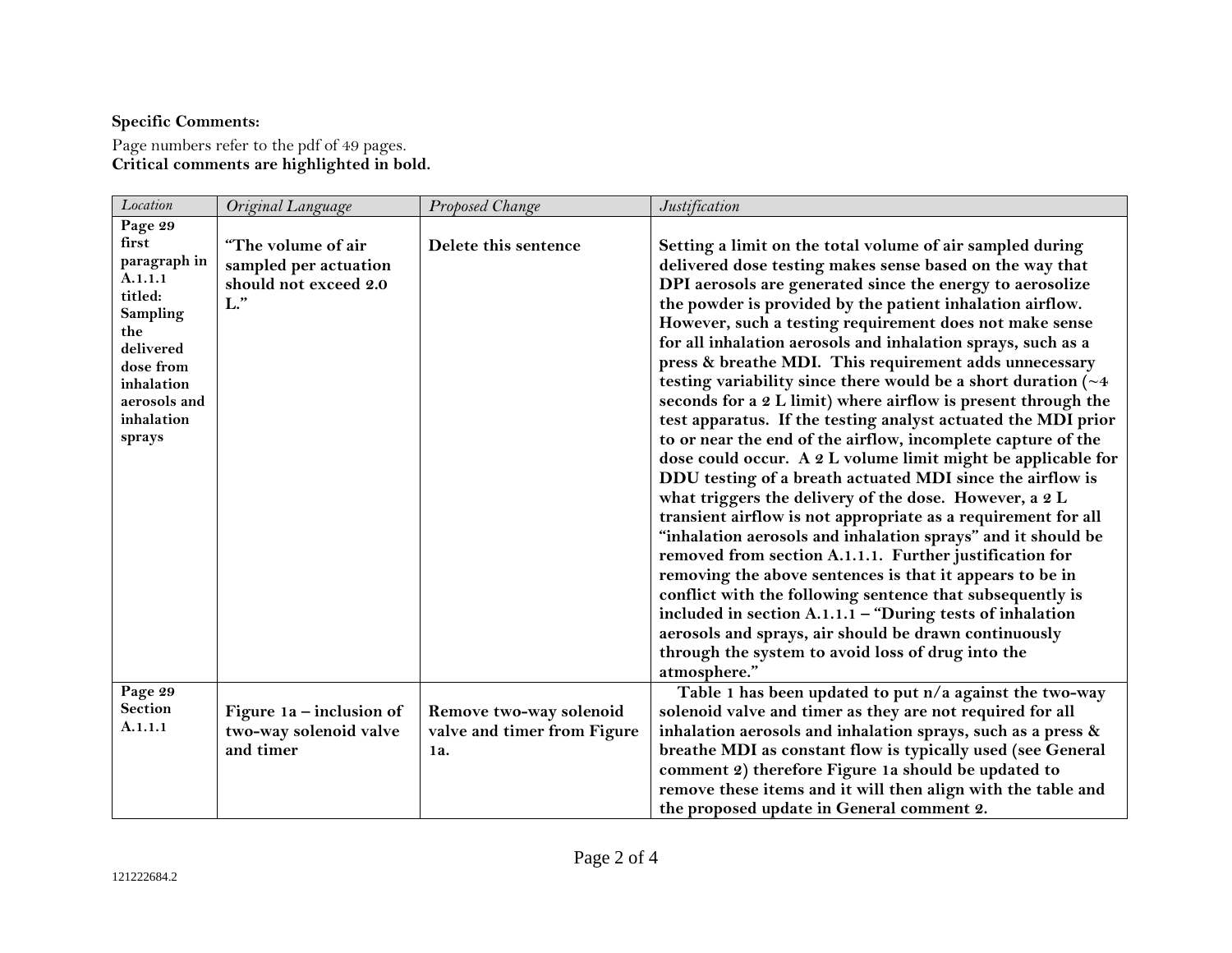| Location                                                                                | Original Language                                                                                                                                                                  | Proposed Change                                                                                                                                                                                 | Justification                                                                                                                                                                                                                                              |
|-----------------------------------------------------------------------------------------|------------------------------------------------------------------------------------------------------------------------------------------------------------------------------------|-------------------------------------------------------------------------------------------------------------------------------------------------------------------------------------------------|------------------------------------------------------------------------------------------------------------------------------------------------------------------------------------------------------------------------------------------------------------|
| Page 30<br>Figure 1b<br><b>DDU</b><br>sampling<br>apparatus for<br>inhalation<br>powder | Sample collection tube                                                                                                                                                             | Sample collection tube (I)<br>Change the design of sample<br>collection tube since different<br>dimension is reported in<br>descriptions (table 1)                                              | It misses the letter I that is reported in the table to describe the<br>shape and dimension of sample collection tube for both<br>apparatuses                                                                                                              |
| Page 31<br>Table 1<br><b>DDU</b><br>sampling<br>apparatuses<br>A and B                  | <b>DDU Sampling Apparatus</b><br>A (inhalation aerosols,<br>inhalation sprays, and<br>nasal aerosol)                                                                               | DDU Sampling Apparatus A<br>(inhalation aerosols,<br>inhalation spray, nasal aerosol<br>and nasal spray)                                                                                        | To align with figure 1a since the table 1 describe the components<br>reported in the figure 1a                                                                                                                                                             |
| Page 34<br>A.3<br>Inhalation<br>powders                                                 | Data are reported as<br>amount delivered and as a<br>percentage of target-<br>delivered label claim                                                                                | Data are reported as amount<br>delivered and as a percentage<br>of target-delivered dose (or of<br>labelled delivered dose)                                                                     | To align with A.3 Inhalation powders where it is reported that for<br>inhalation powders, where the label claim is the pre-metered dose of<br>drug, the target delivered dose is less than label claim.<br>The new wording proposed avoid misunderstanding |
| Page 37<br>C1.5<br>Table 3a,                                                            | The version of Stage 0<br>used at 60 and 90 L/min<br>has external<br>modifications, permitting<br>another stage rather than<br>the inlet adapter cone to<br>be fitted above it. [] | The version of Stage 0 used at<br>60 and 90 L/min (i.e. - 0) has<br>external modifications,<br>permitting another stage<br>rather than the inlet adapter<br>cone to be fitted above it.<br>[[]] | Better understanding                                                                                                                                                                                                                                       |
| Page 38<br>C1.5<br>Table 3b                                                             | Stage 3 cut-off at<br>30L/min: 3.97µm                                                                                                                                              | Stage 3 cut-off at 30L/min:<br>3.99µm                                                                                                                                                           | Could be a typo<br>See JOURNAL OF AEROSOL MEDICINE 16 (3), p 311 (2003).                                                                                                                                                                                   |
| Page 38,<br>$\overline{\text{C}1.5}$<br>Table 3b                                        | Stage 1 cut off at 30<br>L/min: $11.76 \,\mu m$                                                                                                                                    | Stage 1 cut-off at 30 L/min:<br>11.72 µm                                                                                                                                                        | Could be a typo<br>See JOURNAL OF AEROSOL MEDICINE 16 (3), p 311 (2003).                                                                                                                                                                                   |